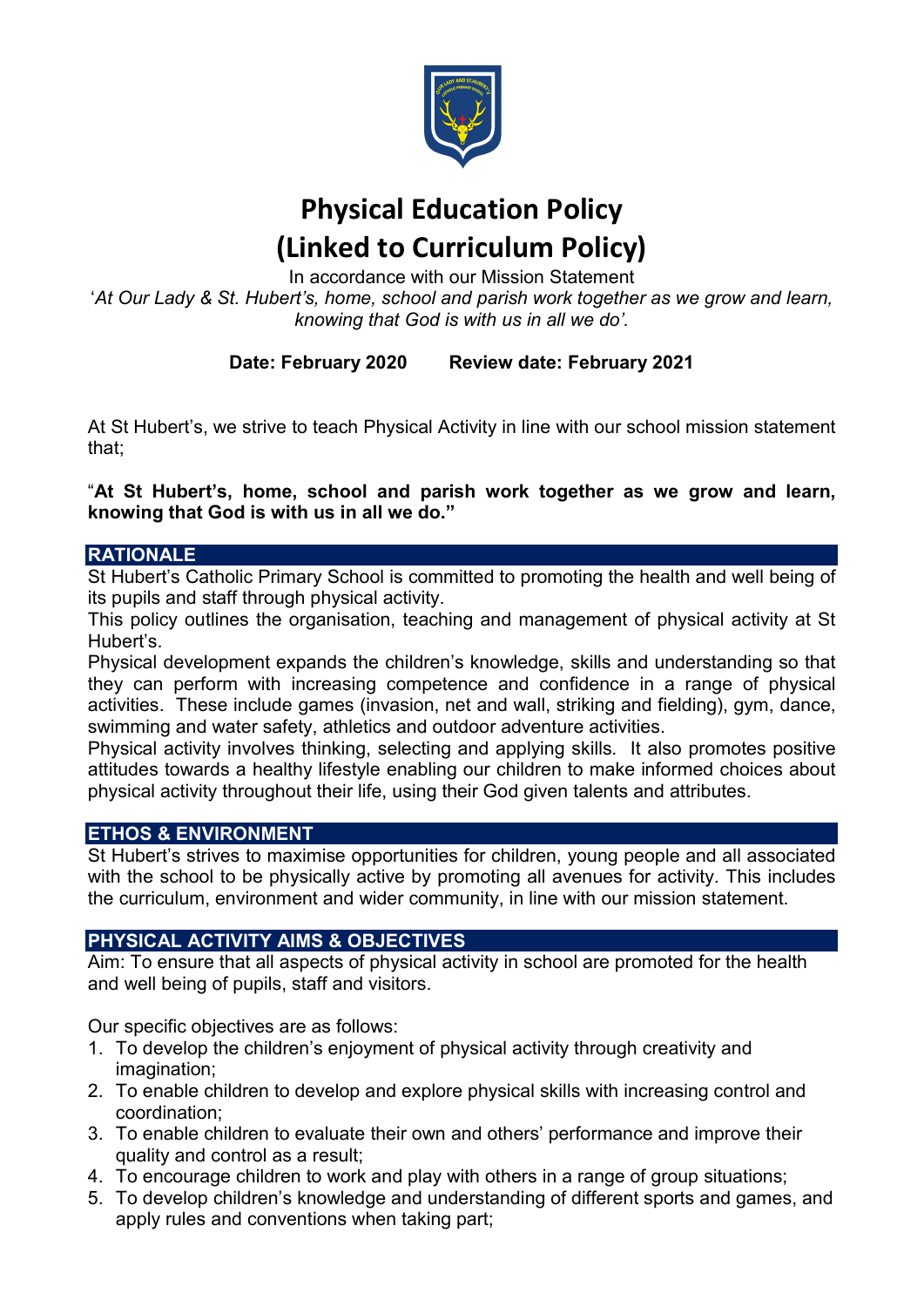- 6. To teach children to recognise and describe how their bodies feel during exercise and understand the importance of a healthy lifestyle.
- 7. To teach children to work at their best at all times in a sporting, fair and Christian way.

# EQUAL OPPORTUNITIES AND DIFFERENTIATION

All physical activity opportunities offered at St Hubert's are designed to be inclusive, and cater for different ability levels. All children will be given the opportunity to participate in a range of physical activities regardless of gender, ethnicity or ability.

When planning work, teachers should be aware of the school ethos of inclusion and reflect this in terms of curriculum provision, range and content. This will include differentiation within lessons: some children will be physically talented and will need extension work, others may need longer to complete a task or to work with more limited boundaries or with more support.

## RESOURCE PROVISION

Resources to support the teaching of PE across the school are kept in the PE stores inside and outside. We use Langley swimming pool for swimming lessons, Sandwell residential centres and Alton Castle for OAA activity. The school grounds and hall are also extensively used. The use of Q3 academy field is under review.

## PLANNING AND ASSESSMENT

Staff at St Hubert's teach and assess PE by:

- i) Having clear learning objectives and making sure that the pupils are aware of these and the criteria being used. These are taken from the relevant units of work.
- ii) Setting tasks to cover the learning objectives.
- iii) Observing and asking questions.
- iv) Forming a general impression of the group in relation to objectives.
- v) Looking for general achievement focussing on positive action.
- vi) Identify those demonstrating the learning objectives.

Long-term planning is outlined on the school curriculum map. Teachers record weekly planning on school planning sheets outlining key objectives, activities including extension and support, cross-curricular links.

Assessments should however take the form of observations, with children's performances being measured against NC levels within the PE Hub Assessment Tracker. This should be updated onto the DCPro to help inform future planning.

## RECORDING AND REPORTING

The written recording of attainment outlined above will be used to inform reports to parents. In addition it will be necessary to record attainment using photographic evidence of each unit of work. This will provide a formal assessment and evidence of work undertaken.

## PLANNING

Long Term Planning indicates the breadth of PE that is required across all key stages.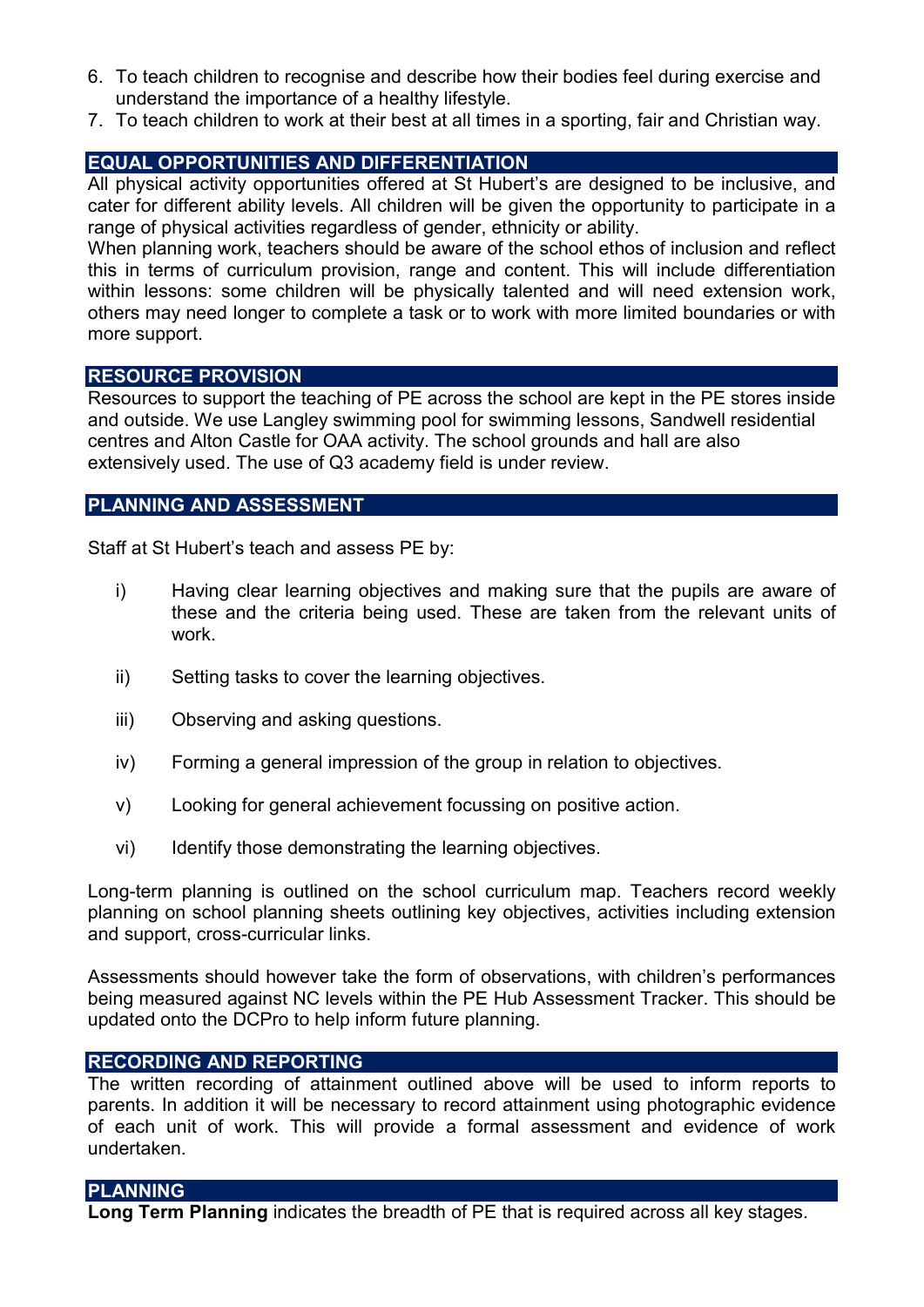Medium Planning shows the progress and development of acquiring individual skills and techniques that are then incorporated into small sided games that require the development of strategy and space awareness.

Short Term Planning is based on the medium term planning broken down into individual lessons. Each year group has an online portal (PE Hub) with contains broken down lessons and helps teachers to produce a series of lesson plans to fulfil the unit objectives.

### MONITORING & EVALUATION

Planning will be monitored to ensure that two hours of quality PE is being planned and delivered every week. Lessons will be observed and pupil discussions will take place. Children will complete feedback forms at the end of a unit to help evaluation of a unit.

#### HEALTH & SAFETY

Please refer to the school's health and safety policy and risk assessment file.

## EQUIPMENT

Please refer to the school's health and safety policy and risk assessment file.

#### CLOTHING

Please refer to the school's health and safety policy and risk assessment file.

## HALL, PLAYGROUND, FIELD

On entry into the hall and playground children should assess any hazards that could provide a danger, under the supervision of the teacher.

#### MONITORING

The PE Co-ordinator will monitor what is happening across the school in relation to:

i) STANDARDS-how well the pupils are achieving in relation to the unit objectives through lesson observation, discussion with staff, checking assessments.

#### ii) Curriculum

The co-ordinator will check that the appropriate units are being taught; whether the pupils can cope, whether resources are used appropriately. This will be done by monitoring planning, discussion, lesson observations, team teaching or through assessment records.

#### iii) Teaching

The co-ordinator will share lesson objectives, give feedback, challenge individuals and address progression through provision of INSET.

#### iv) Procedures

Please refer to the school's health and safety policy and risk assessment file.

#### P.E. Kit

If children do not have a PE kit, teachers are responsible in sending a letter home to parents to reminder them. This letter can be found on the school portal area. Spare PE kits